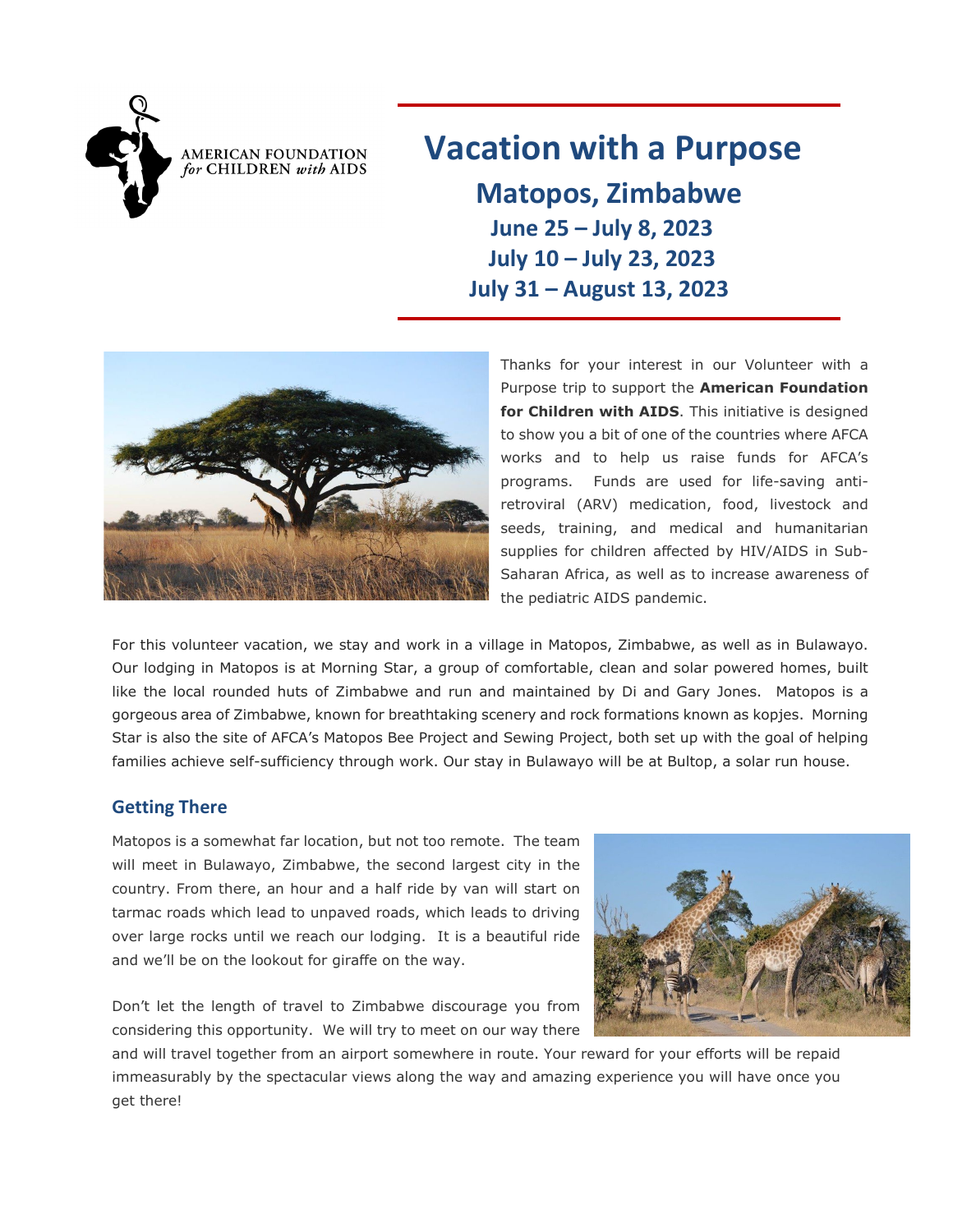#### **Accommodations**

The team will be staying at Morning Star, a volunteer center in Matopos, Zimbabwe. The rooms are shared, with a men/boys and women/girls dorm and some smaller quarters for married couples. There is no electricity, but solar power is used and you can recharge your electronics. Headlamps are advisable for walks outdoors. We will be using western-style toilets, even though the system is septic tanks.

Morning Star does not have hot water for showers, but they do provide us with solar shower bags, giving you a warm shower each day (as long as there is no drought happening and the sun is shining) – or you can take a cold shower! Breakfast and dinner are served in the main house (right) and they are western-style and delicious! Fresh fruit and vegetables, pasta, potatoes, meat, eggs, cheese, etc., are all part of the daily fare available to guests. Lunches will be packed for the team on a daily basis and will be eaten on the work site. Purified water is always available.



In Bulawayo, we will stay at Bultop, a gorgeous home in the second largest city of Zimbabwe. It is all run on solar power! We make our own meals and will eat as a group at Bultop, taking our lunch with us to our work site.

#### **Schedule**



For some of us, it will take us two days to get to Bulawayo, Zimbabwe, due to long flights and time differences. You might have an overnight layover in Johannesburg, South Africa prior to flying to Bulawayo. USA citizens and those of some other countries are not required to have a visa while in South Africa, but be sure to check if your country does! USA citizens can purchase their Zimbabwe visas when arriving at the Bulawayo airport and they are less expensive than getting them in USA. Please check

requirements if you are from another country.

Along with the travel days, the project schedule includes:

- work days in Matopos, at schools, at Morning Star, at a community center, at our goat multiplication center, or where most needed
- work at Sandra Jones Center or Family Harvest Village homes for orphaned children
- rest and relaxation will be a day in Victoria Falls, at Hwange National Park or at Chobe National Park.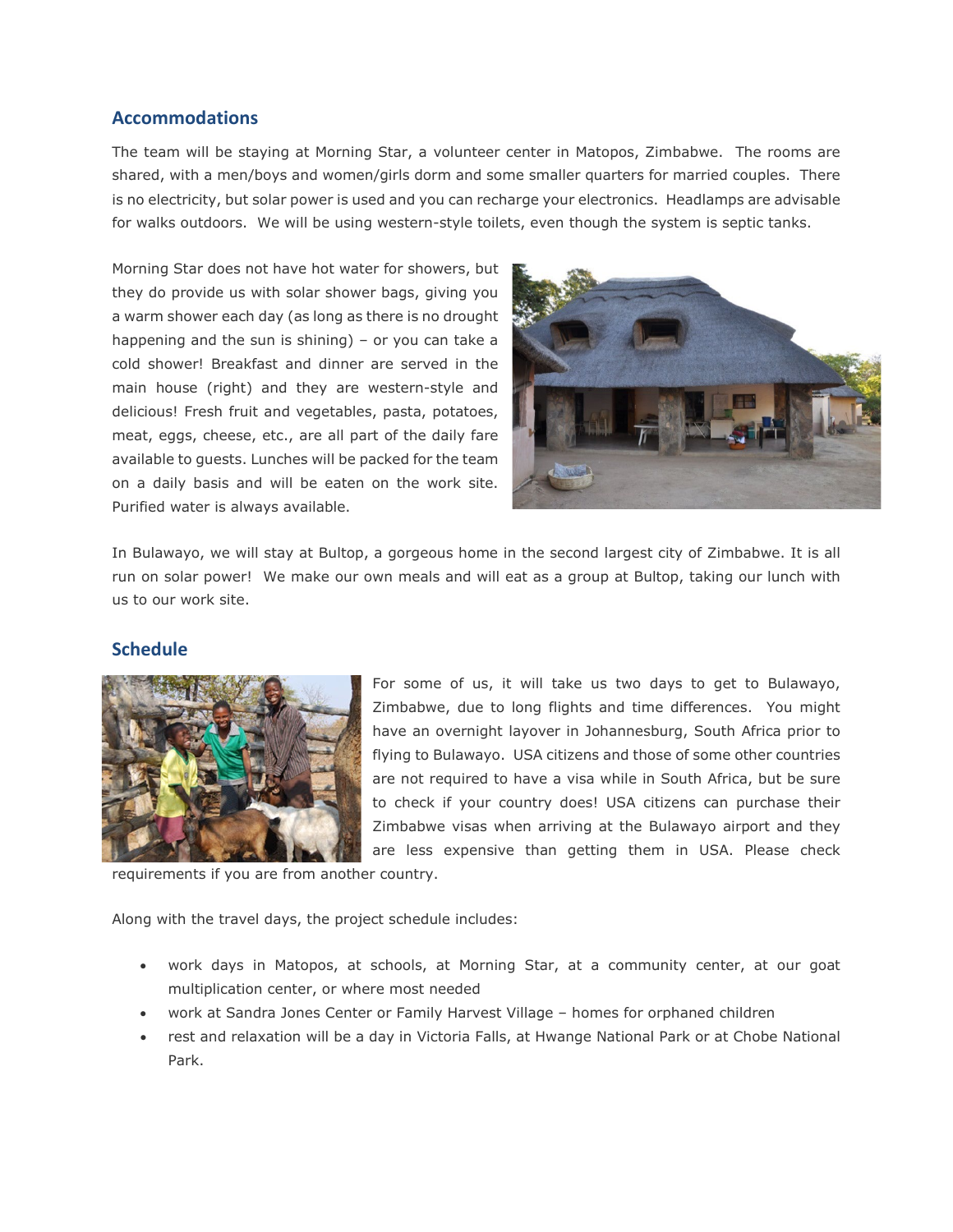And for those with time either before or after our time in Matopos, a world of wonders and adventure await you in Zimbabwe including Victoria Falls (the team will visit the Falls, but you are welcome to do other adventures after the team has left), Hwange National Park and the Matopos National Park. Of course, you can always add on a visit to Zambia, Namibia, South Africa, Malawi or another country.

## **Our Work Projects**



Our work in Zimbabwe is very community oriented and we will work side by side with the local people to make our work a success. Some of the projects might include:

- Minor construction, electrical or plumbing work
- Painting
- Setting up playground equipment
- Sewing projects
- Playing with babies and children
- Teaching English
- Building fences
- Helping with goats or bees or gardens or greenhouses or…

The name of the game is FLEXIBILITY. Go with the flow and help

wherever is needed. At this point, our plan is to work as stated above, but if another team comes before us and does what we had planned, we'll change our plans accordingly and we all must be flexible, knowing we are there to help and learn. And, don't worry – there is plenty of time for you to explore, hike, rock climb, play volleyball, take pictures, meditate, read, or relax.

## **Trip Cost: \$2400**

AFCA works diligently with our host country partners to keep your Vacation with a Purpose fees as reasonable as possible while providing a comfortable, safe and interesting volunteer experience. Your fees cover the majority of your expenses while in-country so that there is no burden on the local host partner organization. Included are the following:

- Costs of tools, supplies, local labor for the work project (when applicable)
- Food and drinking water (except alcoholic drinks and personal snacks)
- Sleeping accommodations
- Entry to Victoria Falls and to Chobe National Park or Victoria Falls National Park or Hwange
- In-country transportation, to and from the airport as well as to the project worksites
- Donation to AFCA and host partner